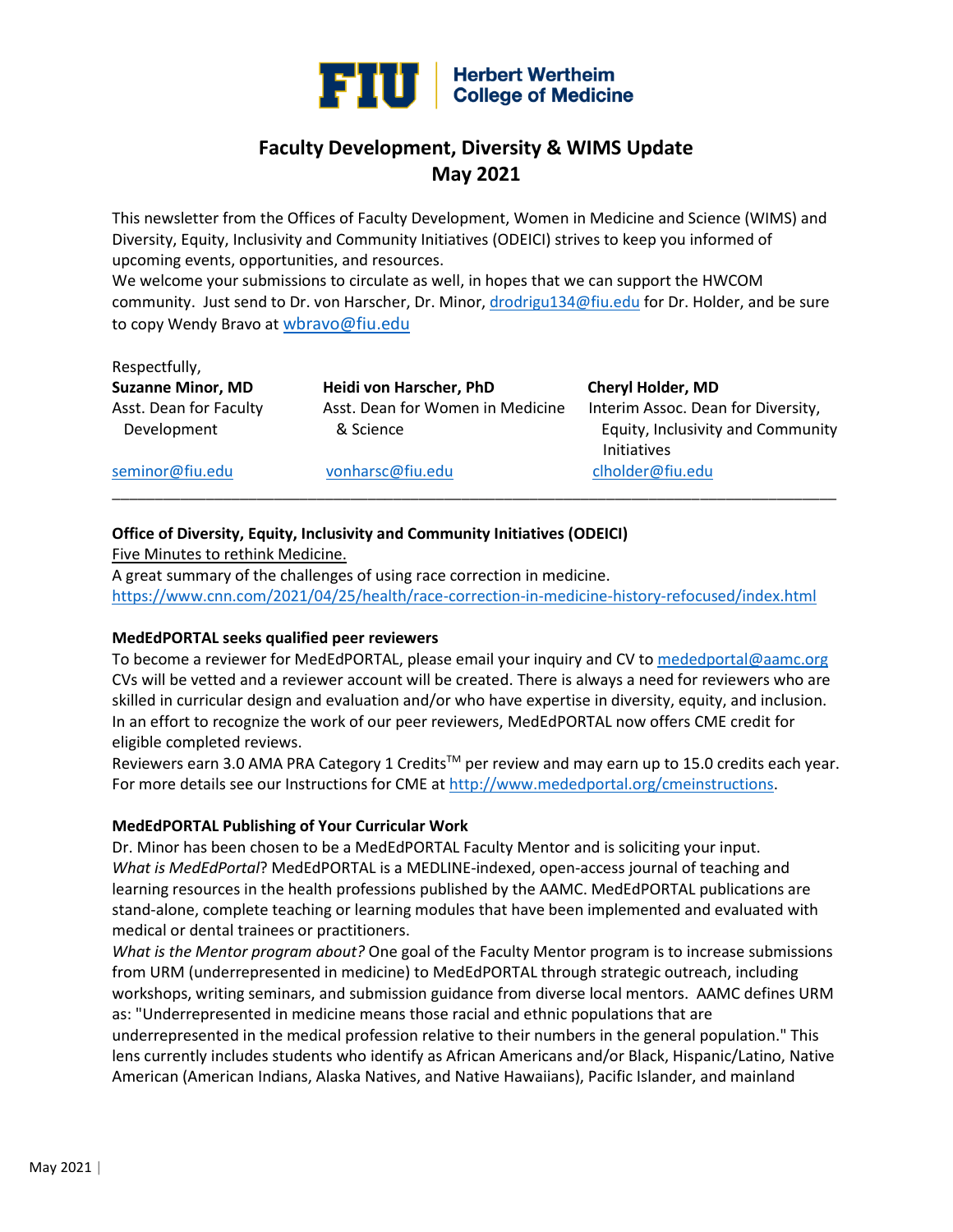

Puerto Rican. The definition also refers to students and faculty who come from disadvantaged backgrounds.

*Dr. Minor would love your input.* What are the specific needs or challenges regarding submitting to or publishing with MedEdPORTAL? Or are there issues prior to submission and publication such as just figuring out how to begin to consider publishing a piece? Email Dr. Minor at [seminor@fiu.edu](mailto:seminor@fiu.edu)

#### **"Beyond the White Coat" podcast focuses on increasing Black men in medicine**

Despite efforts by medical schools, foundations, and the government to increase diversity in the physician pipeline, the number of Black men in medicine has remained virtually stagnant since 1978. This stagnation has serious implications for patient care, since a wealth of research has shown that Black patients receive more effective care from Black doctors. The latest episode of "Beyond the White Coat: Making the Rounds" explores the issues at the root of this crisis and discuss how some organizations are meeting the challenge.

**[Listen Now](https://urldefense.com/v3/__https:/www.aamc.org/news-insights/podcast-black-men-medicine-meeting-challenge__;!!FjuHKAHQs5udqho!dFktTX1Vmq6Wgh1e9QkgCq2-Q6BX69L-qFGioPYpcye8vsflDRb6DjqhGvUwlA$)**

#### **The War For Kindness,** The Happiness Lab Podcast with Dr. Laurie Santos

Feeling you belong to a group can be great - but it also has a darker side, leading us down an unhappy path of hatred and violence towards people with different identities and backgrounds. Dr Laurie Santos talks to Mina Cikara - whose homeland descended into a bloody civil war - and Jamil Zaki about how we can fight hatred with empathy, kindness and difficult conversations.

Here's the link[: https://www.happinesslab.fm/season-2-episodes/episode-9-the-war-for-kindness](https://www.happinesslab.fm/season-2-episodes/episode-9-the-war-for-kindness)

#### **Black Voices in Healthcare: Again,** The Nocturnists Podcast

This podcast presents Black voices in healthcare as they experience the grief of the murder of George Floyd.

Here's the link: <https://thenocturnists.com/the-nocturnists-black-voices-in-healthcare>

#### **How to Be a Better Ally,** The Happiness Lab Podcast

You might detest bigotry and injustice, but have you done anything to address these problems? There are many reasons we stay silent and inactive when we know we should intervene to defend the rights of others. This podcast looks at the psychology underpinning our reluctance to act and the ways in which we can match our moral beliefs with concrete actions. Featuring James Barr and Dan Hudson, co-hosts of the podcast 'A Gay and a Non-Gay'. WARNING: This episode talks frankly about discrimination, hate crimes and sex.

Here's the link:<https://www.happinesslab.fm/season-2-episodes/episode-10-how-to-be-a-better-ally>

#### **You Can't Always Get Want You Want…But If You Fail Sometime…,** KeyLIME Podcast

The utility of failure: a taxonomy for research and scholarship

This podcast discusses the article: The utility of failure: a taxonomy for research and scholarship. Perspect Med Educ. 2019 Dec;8(6):365-371.

Here's the link: [https://keylimepodcast.libsyn.com/270-you-cant-always-get-want-you-wantbut-if-you](https://keylimepodcast.libsyn.com/270-you-cant-always-get-want-you-wantbut-if-you-fail-sometime)[fail-sometime](https://keylimepodcast.libsyn.com/270-you-cant-always-get-want-you-wantbut-if-you-fail-sometime)

Uché Blackstock On Learning To Say No, Explore the Space Podcast

Dr. Uché Blackstock is an Emergency Medicine physician, founder of Advancing Health Equity, & an essential voice for change in America. She joins to discuss learning to say No, the professional hamster wheel within medicine, & helping organizations build an equitable culture.

Here's the link: <https://www.explorethespaceshow.com/podcasting/uche-blackstock-on-saying-no/>